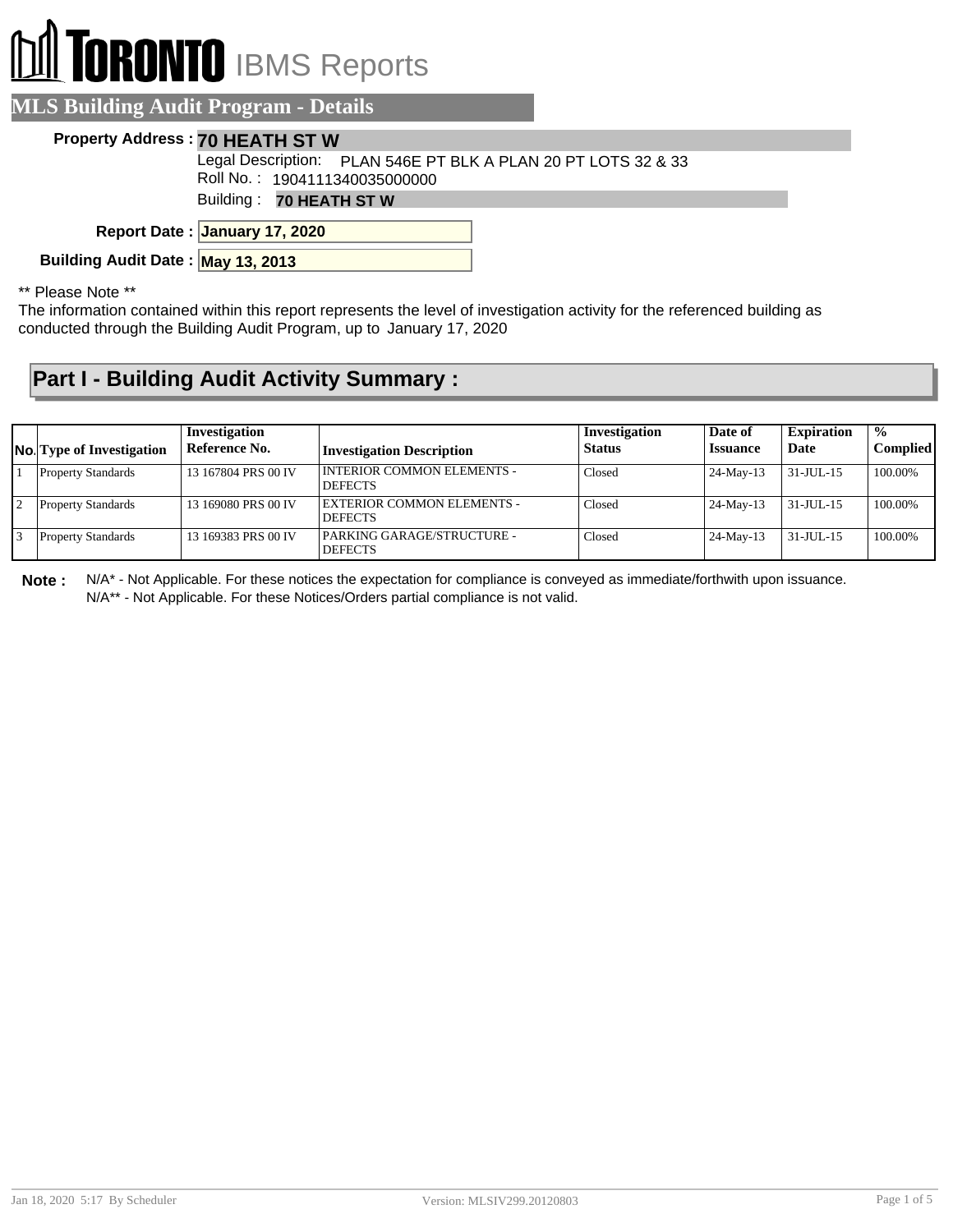## **Part II - Building Audit Details for Property Standards Orders :**

| Type of<br><b>No. Investigation</b> | <b>Investigation</b><br>Reference No. | <b>Investigation Description</b>                                 | ∣Investigation ∣Date of<br><b>Status</b> | <b>Issuance</b>     | <b>Expiration</b><br>∣Date | <b>Next Scheduled</b><br><b>Inspection Date</b> |
|-------------------------------------|---------------------------------------|------------------------------------------------------------------|------------------------------------------|---------------------|----------------------------|-------------------------------------------------|
| <b>Property Standards</b>           |                                       | 13 169383 PRS 00 IV PARKING GARAGE/STRUCTURE -<br><b>DEFECTS</b> | Closed                                   | 24-May-13 31-JUL-15 |                            | 9-Jul-15                                        |
|                                     |                                       |                                                                  |                                          |                     |                            |                                                 |

**0**

**11**

**No. of defects contained within the Order :**

**No. of defects that remain outstanding :**

|                 | <b>Deficiency Details</b>                                                                                                                                                                                                                                                                                                                                                                      |          |                  |  |  |  |
|-----------------|------------------------------------------------------------------------------------------------------------------------------------------------------------------------------------------------------------------------------------------------------------------------------------------------------------------------------------------------------------------------------------------------|----------|------------------|--|--|--|
| No.             | <b>Violation/Defect</b>                                                                                                                                                                                                                                                                                                                                                                        | Location | <b>Status</b>    |  |  |  |
|                 | Lighting in a garage is provided at less than 50 lux.                                                                                                                                                                                                                                                                                                                                          |          | Closed           |  |  |  |
| 2               | The parking or storage garage is used to keep junk or rubbish, to include bicycles.                                                                                                                                                                                                                                                                                                            |          | Closed           |  |  |  |
| 3               | The electrical receptacle are not maintained in good working order, namely missing receptacle<br>covers and loose wires and conduits.                                                                                                                                                                                                                                                          |          | Closed           |  |  |  |
| 4               | The floors in the parking or storage garage are not maintained free of holes, breaks or cracks                                                                                                                                                                                                                                                                                                 |          | Closed           |  |  |  |
| 5               | Small safe-exit arrows are not prominently displayed on columns or walls 1.5 metres above the<br>floor, measured from the center of the arrow to the floor; at least every ten (10) metres along the<br>safe-exit route; at all safe-exit route decision points along the safe-exit route; and wherever a<br>safe-exit route crosses a traffic aisle, namely more required.                    |          | Closed           |  |  |  |
| 6               | Alert signs are not prominently displayed on columns or walls 2.1 metres above the floor,<br>measured from the top of the sign to the floor, so that there is 1 alert sign for every 25 parking<br>stalls in the parking or storage garage, with the alert signs being evenly distributed in the parking<br>or storage garage, but located no more than 30 metres apart, namely more required. |          | Closed           |  |  |  |
| 7               | The mechanical ventilation system in the parking or storage garage is not on at all times or<br>otherwise controlled automatically by a carbon monoxide detection system that is located so as to<br>provide full protection.                                                                                                                                                                  |          | Closed           |  |  |  |
| 8               | The walls, ceiling and columns in the parking or storage garage are not maintained free of holes,<br>breaks or cracks, namely exposed rebar and ladder cracking.                                                                                                                                                                                                                               |          | Closed           |  |  |  |
| 9               | The parking or storage garage walls, ceilings and columns are not painted white from sixty (60)<br>centimeters above floor level.                                                                                                                                                                                                                                                              |          | Substantially Co |  |  |  |
| 10 <sup>°</sup> | The parking or storage garage walls and columns from floor level to a height of sixty (60)<br>centimeters are not painted black.                                                                                                                                                                                                                                                               |          | Substantially Co |  |  |  |
| 11              | Immediate action has not been taken to eliminate an unsafe condition, namely remove loose<br>concrete.                                                                                                                                                                                                                                                                                         |          | Closed           |  |  |  |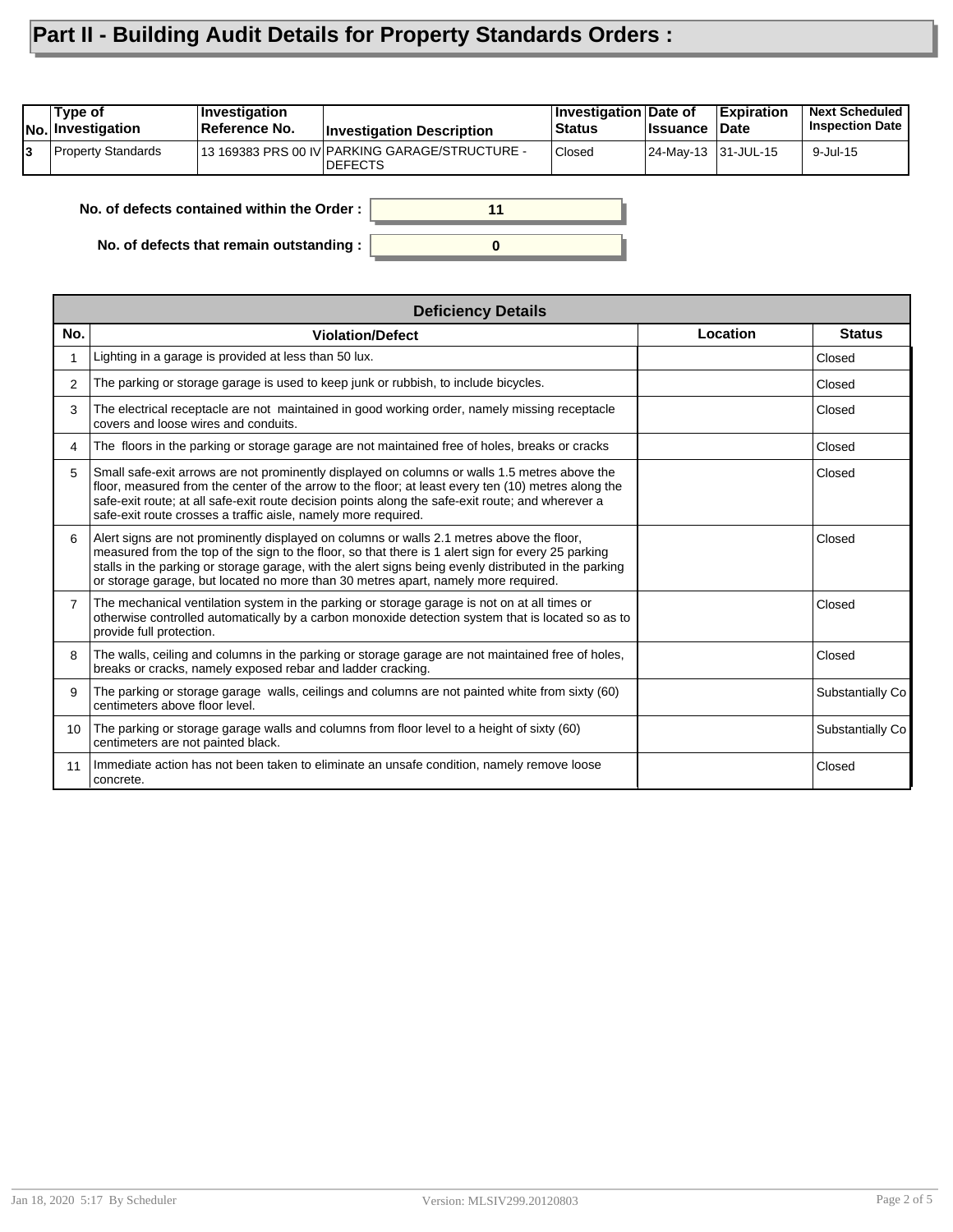|  | Tvpe of<br>$ No $ Investigation | $\blacksquare$ Investigation<br>⊺Reference No. | <b>Investigation Description</b>                                  | <b>Investigation Date of</b><br><b>Status</b> | <b>Ilssuance Date</b> | <b>Expiration</b> | <b>Next Scheduled</b><br><b>Inspection Date</b> |
|--|---------------------------------|------------------------------------------------|-------------------------------------------------------------------|-----------------------------------------------|-----------------------|-------------------|-------------------------------------------------|
|  | Property Standards              |                                                | 113 169080 PRS 00 IV EXTERIOR COMMON ELEMENTS -<br><b>DEFECTS</b> | Closed                                        | 24-May-13 131-JUL-15  |                   | $9$ -Jul-15                                     |

| No. of defects contained within the Order: |  |
|--------------------------------------------|--|
| No. of defects that remain outstanding :   |  |

|                 | <b>Deficiency Details</b>                                                                                                                                                                                                                                                                                                                                                                                                                                                                                                                                                                                                                                                                                                                            |                                        |               |  |  |  |  |  |  |
|-----------------|------------------------------------------------------------------------------------------------------------------------------------------------------------------------------------------------------------------------------------------------------------------------------------------------------------------------------------------------------------------------------------------------------------------------------------------------------------------------------------------------------------------------------------------------------------------------------------------------------------------------------------------------------------------------------------------------------------------------------------------------------|----------------------------------------|---------------|--|--|--|--|--|--|
| No.             | <b>Violation/Defect</b>                                                                                                                                                                                                                                                                                                                                                                                                                                                                                                                                                                                                                                                                                                                              | Location                               | <b>Status</b> |  |  |  |  |  |  |
| 1               | The yard does not have suitable ground cover to prevent unstable soil conditions or erosion,<br>namely regrade and provide ground cover where required.                                                                                                                                                                                                                                                                                                                                                                                                                                                                                                                                                                                              | 70, 80 and 90 Heath St W -<br>Exterior | Closed        |  |  |  |  |  |  |
| 2               | The location and size of openings present a hazard as they are designed with members or<br>attachments between 140 millimetres and 900 millimetres above the level protected by the quard<br>which facilitate climbing.                                                                                                                                                                                                                                                                                                                                                                                                                                                                                                                              |                                        | Closed        |  |  |  |  |  |  |
| 3               | The location and size of openings present a hazard as they are designed with members or<br>attachments between 140 millimetres and 900 millimetres above the level protected by the quard<br>which facilitate climbing.                                                                                                                                                                                                                                                                                                                                                                                                                                                                                                                              |                                        | Closed        |  |  |  |  |  |  |
| $\overline{4}$  | Required guard does not prevent the passage of a spherical object having a diameter more than<br>100 millimetres                                                                                                                                                                                                                                                                                                                                                                                                                                                                                                                                                                                                                                     |                                        | Closed        |  |  |  |  |  |  |
| 5               | Required guard does not prevent the passage of a spherical object having a diameter more than<br>100 millimetres                                                                                                                                                                                                                                                                                                                                                                                                                                                                                                                                                                                                                                     |                                        | Closed        |  |  |  |  |  |  |
| 6               | Guard with a minimum height of 1,070 millimetres has not been provided at a vehicular ramp<br>where the difference in level is more than 600 millimetres                                                                                                                                                                                                                                                                                                                                                                                                                                                                                                                                                                                             |                                        | Closed        |  |  |  |  |  |  |
| $\overline{7}$  | Walksand/or similar areas does not afford safe passage, namely damaged asphalt.                                                                                                                                                                                                                                                                                                                                                                                                                                                                                                                                                                                                                                                                      |                                        | Closed        |  |  |  |  |  |  |
| 8               | Height of the guard for the exit stairs are less than 1,070 millimetres around landings.                                                                                                                                                                                                                                                                                                                                                                                                                                                                                                                                                                                                                                                             |                                        | Closed        |  |  |  |  |  |  |
| 9               | Height of the guard for the exit stairs are less than 920 millimetres measured vertically to the top<br>of the guard from a line drawn through the outside edges of the stair nosings.                                                                                                                                                                                                                                                                                                                                                                                                                                                                                                                                                               |                                        | Closed        |  |  |  |  |  |  |
| 10              | Immediate action has not been taken to eliminate an unsafe condition. Where the installation of<br>window air-conditioners prevent a safety device from being installed, a report is required to be<br>submitted to the Officer for evaluation and approval by a professional or other certified person<br>confirming that the installation of the air-conditioner has been done safe and securely; that there<br>are no openings greater than one hundred (100) millimetres adjacent to the air conditioning unit<br>and that the electrical supply and distribution in the suite is capable of safely operating the air<br>conditioning unit. Also it must address any remedial action that must be taken in order to maintain<br>its safe manner. |                                        | Closed        |  |  |  |  |  |  |
| 11              | A window(s) which is capable of being opened, and is located in excess of two (2) metres from the<br>finished grade, is not equipped with safety devices which would prevent any opening greater than<br>one hundred (100) millimeters. A report is required to be submitted to the Officer for evaluation<br>and approval by a professional or other certified person confirming that acceptable safety devices<br>have been installed on all subject windows in an acceptable manner, and that the subject<br>windows are not capable of being opened in excess of one hundred (100) millimeters.                                                                                                                                                  |                                        | Closed        |  |  |  |  |  |  |
| 12 <sup>2</sup> | The exterior walls and their components are not being maintained in good repair, namely<br>damaged brick at east side exit.                                                                                                                                                                                                                                                                                                                                                                                                                                                                                                                                                                                                                          |                                        | Closed        |  |  |  |  |  |  |
| 13              | The balcony and/or the supporting structural member(s) is not being maintained free from defects<br>and/or hazards, namely flower pots, trellises, etc.                                                                                                                                                                                                                                                                                                                                                                                                                                                                                                                                                                                              |                                        | Closed        |  |  |  |  |  |  |
| 14              | The balcony slabs and/or the supporting structural member is not maintained in good repair,<br>namely exposed rebar.                                                                                                                                                                                                                                                                                                                                                                                                                                                                                                                                                                                                                                 |                                        | Closed        |  |  |  |  |  |  |
| 15              | The balcony panels and/or the supporting structural member is not maintained in good repair,<br>namely cracked glass panels.                                                                                                                                                                                                                                                                                                                                                                                                                                                                                                                                                                                                                         |                                        | Closed        |  |  |  |  |  |  |
| 16              | Exterior steps and landing not maintained.                                                                                                                                                                                                                                                                                                                                                                                                                                                                                                                                                                                                                                                                                                           |                                        | Closed        |  |  |  |  |  |  |
| 17              | The protective/decorative finish on the exterior surfaces is not being maintained in good repair.                                                                                                                                                                                                                                                                                                                                                                                                                                                                                                                                                                                                                                                    |                                        | Closed        |  |  |  |  |  |  |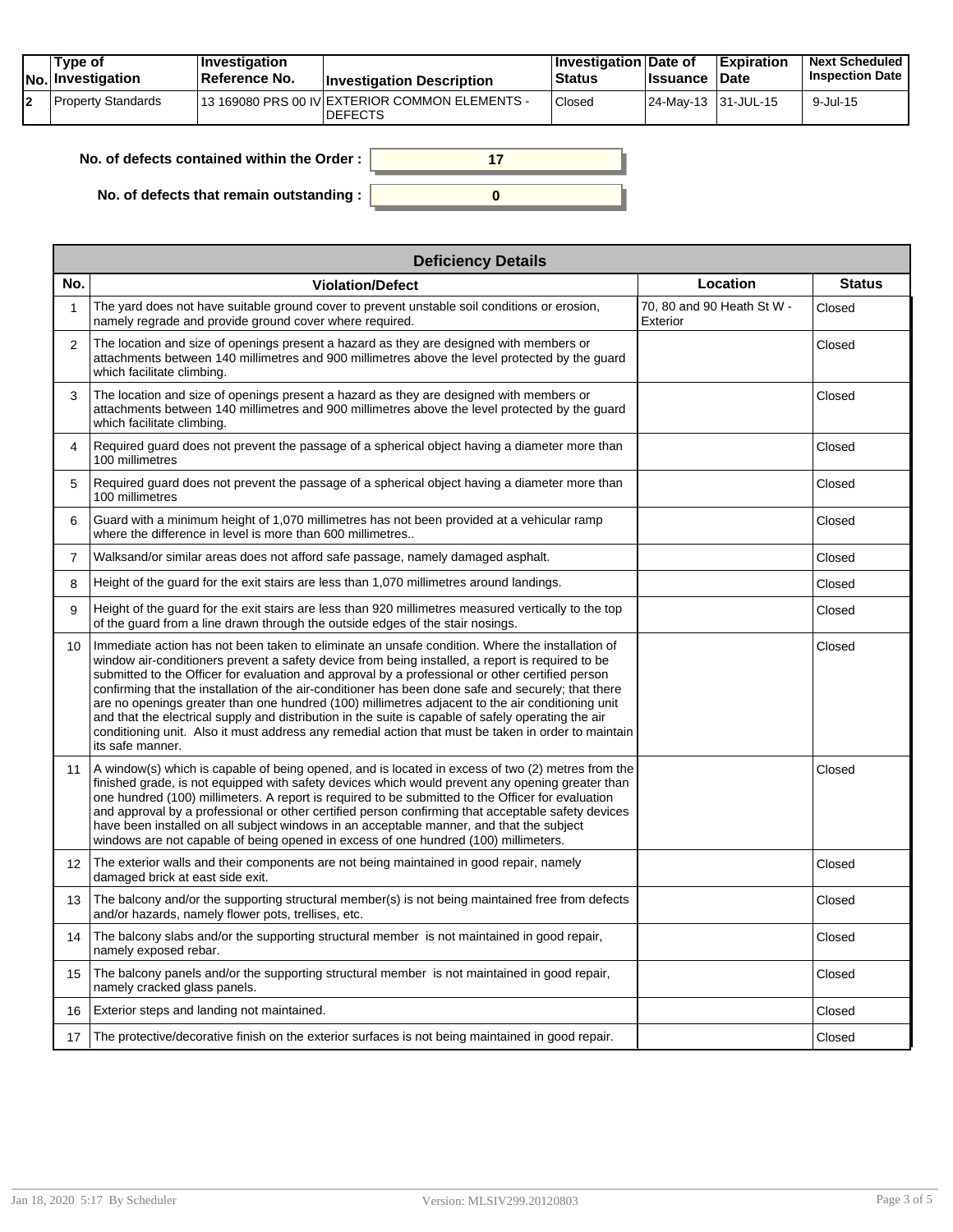|  | Tvpe of<br>$ No $ Investigation | <b>Investigation</b><br>⊺Reference No. | <b>Investigation Description</b>                                  | <b>∣Investigation Date of</b><br><b>Status</b> | <b>Ilssuance Date</b> | <b>Expiration</b> | <b>Next Scheduled</b><br><b>Inspection Date</b> |
|--|---------------------------------|----------------------------------------|-------------------------------------------------------------------|------------------------------------------------|-----------------------|-------------------|-------------------------------------------------|
|  | Property Standards              |                                        | 113 167804 PRS 00 IV INTERIOR COMMON ELEMENTS -<br><b>DEFECTS</b> | Closed                                         | 24-May-13 131-JUL-15  |                   | $9$ -Jul-15                                     |

| No. of defects contained within the Order: |  |
|--------------------------------------------|--|
| No. of defects that remain outstanding :   |  |

|                 | <b>Deficiency Details</b>                                                                                                                                                                                                                              |                            |                  |  |  |  |  |  |
|-----------------|--------------------------------------------------------------------------------------------------------------------------------------------------------------------------------------------------------------------------------------------------------|----------------------------|------------------|--|--|--|--|--|
| No.             | <b>Violation/Defect</b>                                                                                                                                                                                                                                | Location                   | <b>Status</b>    |  |  |  |  |  |
|                 | The emergency contact sign is not in lettering of not less than 12.7 millimetres in height.                                                                                                                                                            | Lobby                      | Closed           |  |  |  |  |  |
| 2               | Emergency contact sign does not indicate current name, address and telephone number of the<br>person responsible for the property and the name and telephone number of the authorized person<br>to contact in case of an emergency on a 24 hour basis. | Lobby                      | Closed           |  |  |  |  |  |
| 3               | The electrical connections are not maintained in a safe and complete condition. Namely replace<br>Panels on Bell cabinets.                                                                                                                             | Locker Room                | Closed           |  |  |  |  |  |
| 4               | The ventilation system or unit is not regularly cleaned.                                                                                                                                                                                               | <b>Throughout Building</b> | Substantially Co |  |  |  |  |  |
| 5               | Adequate ventilation has not been provided.                                                                                                                                                                                                            | <b>Throughout Building</b> | Closed           |  |  |  |  |  |
| 6               | Garbage chute system originally installed in the multiple-dwelling is not maintained operative.<br>Namely not self-closing slef-latching, also missing dampers.                                                                                        | <b>Throughout Building</b> | Closed           |  |  |  |  |  |
| $\overline{7}$  | Floor and/or floor covering not kept free from holes, stains, rubbish and debris. Namely missing<br>draincovers.                                                                                                                                       | <b>Throughout Building</b> | Closed           |  |  |  |  |  |
| 8               | The electrical connections are not maintained in a safe and complete condition. Namely replace<br>ALL missing coverplates in all locations to include service rooms.                                                                                   | <b>Throughout Building</b> | Closed           |  |  |  |  |  |
| 9               | Ceiling not maintained free of holes, cracks, damaged and deteriorated materials. Namely<br>replace ceiling opening with access hatches where required.                                                                                                | <b>Throughout Building</b> | Closed           |  |  |  |  |  |
| 10 <sup>1</sup> | Laundry room and the facilities, amenities and associated equipment is not maintained in good<br>repair. Namely clean behind machines.                                                                                                                 | <b>Throughout Building</b> | Closed           |  |  |  |  |  |
| 11              | Lighting in a service stairway is provided at less than 50 lux.                                                                                                                                                                                        | <b>Throughout Building</b> | Closed           |  |  |  |  |  |
| 12              | Lighting in a service room is provided at less than 200 lux.                                                                                                                                                                                           | <b>Throughout Building</b> | Closed           |  |  |  |  |  |
| 13              | Lighting in a storage room is provided at less than 50 lux.                                                                                                                                                                                            | <b>Throughout Building</b> | Closed           |  |  |  |  |  |
| 14              | Corridor serving patients or residents is not equipped to provide illumination to an average level of<br>not less than 50 lux at floor or tread level.                                                                                                 | <b>Throughout Building</b> | Closed           |  |  |  |  |  |
| 15              | Handrails on both sides of stair or ramp 1,100mm in width or more not provided                                                                                                                                                                         | <b>Throughout Building</b> | Closed           |  |  |  |  |  |
| 16              | Required handrails on stairs or ramps are less than 865mm or more than 965mm high                                                                                                                                                                      | <b>Throughout Building</b> | Closed           |  |  |  |  |  |
| 17              | Required handrails on stairs or ramps are less than 865mm or more than 965mm high                                                                                                                                                                      | <b>Throughout Building</b> | Closed           |  |  |  |  |  |
| 18              | A window in a stairway that extends to less than 1,070 millimetres above the landing is protected<br>by a guard that is less than 1,070 millimetres high measured to the top of the guard from the<br>surface of the landing.                          | Throughout Building        | Closed           |  |  |  |  |  |
| 19              | Height of the guard for the exit stairs are less than 1,070 millimetres around landings.                                                                                                                                                               | <b>Throughout Building</b> | Closed           |  |  |  |  |  |
| 20              | Height of the guard for the exit stairs are less than 1,070 millimetres around landings.                                                                                                                                                               | <b>Throughout Building</b> | Closed           |  |  |  |  |  |
| 21              | Height of the guard for the exit stairs are less than 920 millimetres measured vertically to the top<br>of the guard from a line drawn through the outside edges of the stair nosings.                                                                 | <b>Throughout Building</b> | Closed           |  |  |  |  |  |
| 22              | The location and size of openings present a hazard as they are designed with members or<br>attachments between 140 millimetres and 900 millimetres above the level protected by the guard<br>which facilitate climbing.                                | Throughout Building        | Closed           |  |  |  |  |  |
| 23              | Guard has openings of a size that does not prevent the passage of a sphere having a diameter<br>more than 100 millimetres                                                                                                                              | <b>Throughout Building</b> | Closed           |  |  |  |  |  |
| 24              | Guard has openings of a size that does not prevent the passage of a sphere having a diameter<br>more than 100 millimetres                                                                                                                              | Throughout Building        | Closed           |  |  |  |  |  |
| 25              | Previously finished wall(s) in the public area of the property is not maintained in good repair.<br>Namely paint walls.                                                                                                                                | Washroom                   | Closed           |  |  |  |  |  |